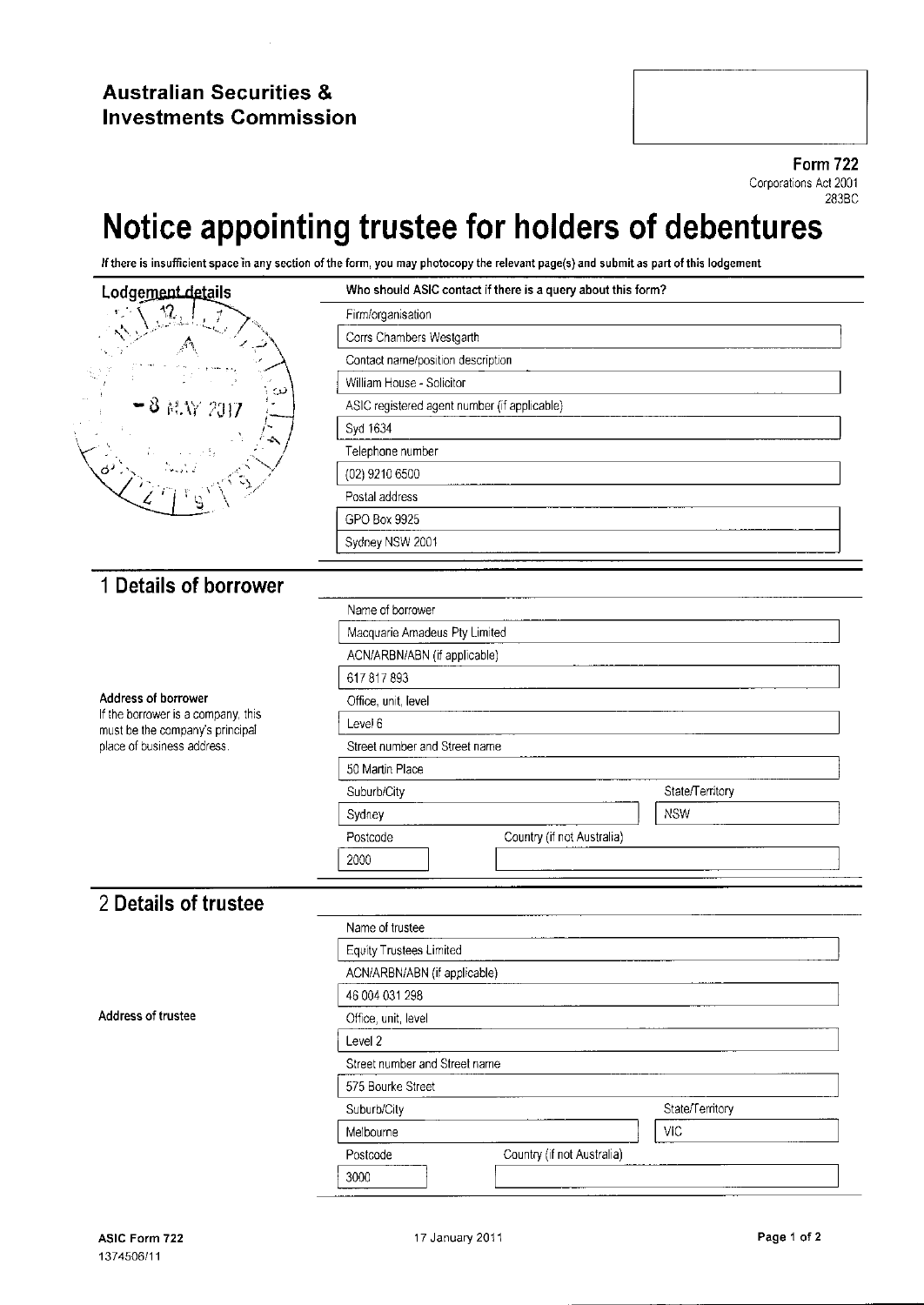# 2 Continued... Details of trustee

| Name of trust                          | Name of trust                                                                                                                                                                                    |  |  |  |
|----------------------------------------|--------------------------------------------------------------------------------------------------------------------------------------------------------------------------------------------------|--|--|--|
|                                        | Contingent Value Note Trust                                                                                                                                                                      |  |  |  |
|                                        | Appointment date of the trustee                                                                                                                                                                  |  |  |  |
|                                        | 27<br>17<br>04                                                                                                                                                                                   |  |  |  |
|                                        | [D<br>[M<br>[Y Y]<br>Dj<br>M]                                                                                                                                                                    |  |  |  |
|                                        | Date of trust deed                                                                                                                                                                               |  |  |  |
|                                        | 27<br>17<br>04<br>$\lambda$                                                                                                                                                                      |  |  |  |
|                                        | [D]<br>[Y Y]<br>D)<br>$[M \ M]$                                                                                                                                                                  |  |  |  |
| Signature                              | Name                                                                                                                                                                                             |  |  |  |
|                                        | $C$ HASE<br>PETER-                                                                                                                                                                               |  |  |  |
| This form must be signed by a director | Capacity                                                                                                                                                                                         |  |  |  |
| or secretary of the company.           | Director<br>Secretary                                                                                                                                                                            |  |  |  |
|                                        | Signature                                                                                                                                                                                        |  |  |  |
|                                        | Date signed                                                                                                                                                                                      |  |  |  |
|                                        | $\circ$ 8<br>5<br>$\ddot{\phantom{0}}$<br>$[D \quad D]$<br>Y]<br>$[M \ M]$<br>Y                                                                                                                  |  |  |  |
|                                        |                                                                                                                                                                                                  |  |  |  |
| Lodgement                              | Form more information<br>Send completed and signed forms to:<br>$\mathbf{A}$ and $\mathbf{A}$ are the set of $\mathbf{A}$<br><b>Address to the community of the community</b><br>$\cdot$ $\cdot$ |  |  |  |

Send completed and signed romis to:<br>Australian Securities and Investments Commission<br>PO Box 4000, Gippsland Mail Centre VIC 3841

Veb: www.asic.gov.au<br>Need Help? www.asic.gov.au/guestion<br>Telephone: 1300 300 630